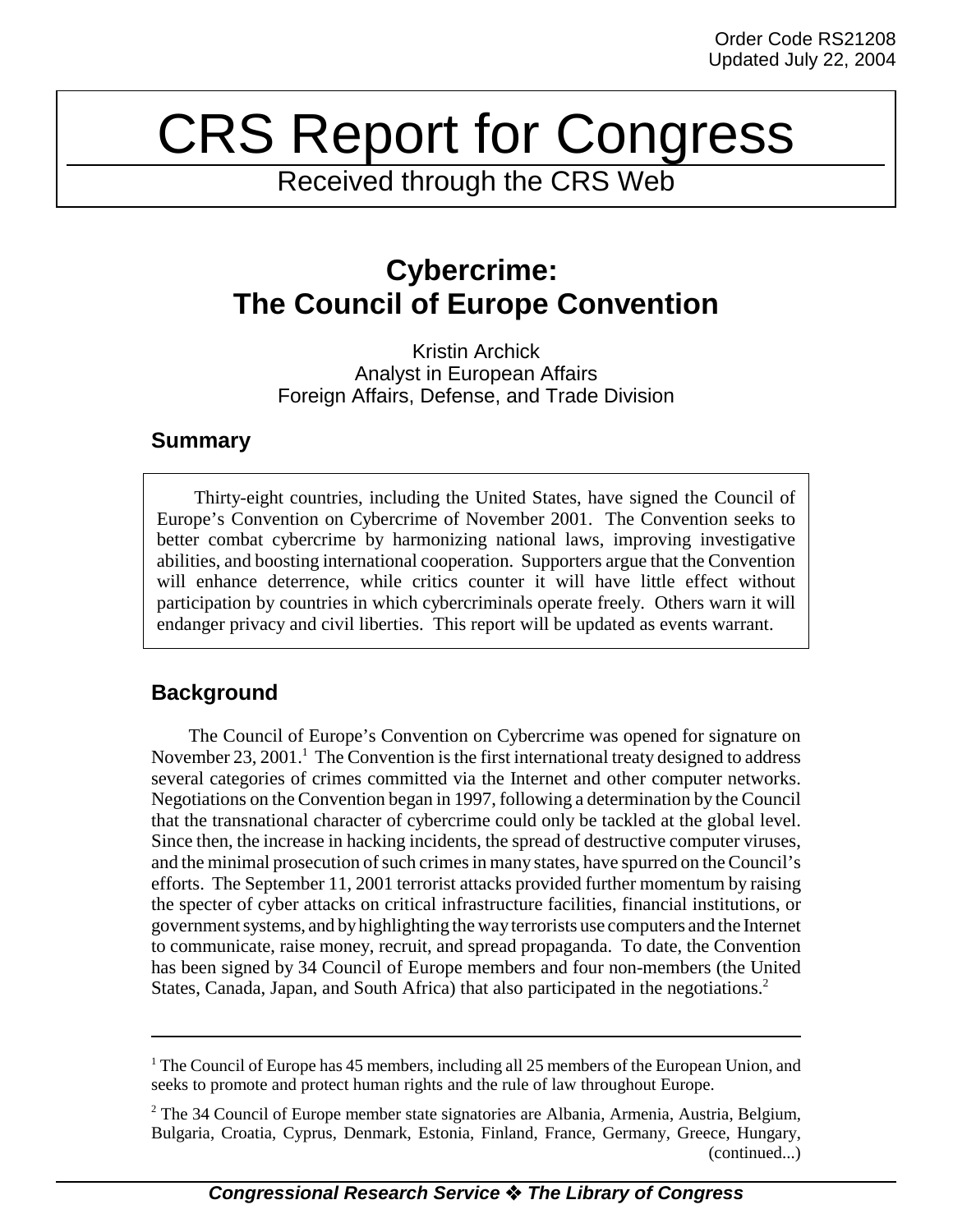#### CRS-2

The Convention's main goal is to establish a "common criminal policy" to better combat computer-related crimes worldwide through harmonizing national legislation, enhancing law enforcement and judicial capabilities, and improving international cooperation. To these ends, the Convention requires signatories to:

- ! *Define criminal offenses and sanctions under their domestic laws for four categories of computer-related crimes:* fraud and forgery, child pornography, copyright infringements, and security breaches such as hacking, illegal data interception, and system interferences that compromise network integrity and availability. Signatories must also enact laws establishing jurisdiction over such offenses committed on their territories, registered ships or aircraft, or by their nationals abroad.
- ! *Establish domestic procedures for detecting, investigating, and prosecuting computer crimes, and collecting electronic evidence of any criminal offense.* Such procedures include the expedited preservation of computer-stored data and electronic communications ("traffic" data), system search and seizure, and real-time interception of data. Parties to the Convention must guarantee the conditions and safeguards necessary to protect human rights and the principle of proportionality.
- ! *Establish a rapid and effective system for international cooperation.* The Convention deems cybercrimes to be extraditable offenses, and permits law enforcement authorities in one country to collect computer-based evidence for those in another. It also calls for establishing a 24-hour, seven-days-a-week contact network to provide immediate assistance with cross-border investigations.

### **Next Steps**

The Convention entered into force on July 1, 2004. So far, it has been ratified by six states. Following its entrance into force, the Council — in consultation with the four nonmember signatories — invited other states to accede to the Convention.

President Bush transmitted the Convention to the Senate for U.S. ratification on November 17, 2003. The Senate's Committee on Foreign Relations held a hearing on the Convention on June 17, 2004.<sup>3</sup>

In November 2002, the Council approved an additional protocol to the Convention that defines racist or xenophobic acts committed through computer networks as criminal offenses and prohibits distributing racist material via the Internet; the protocol was opened for signature in January 2003. The original draft of the Convention text contained

 $2$  (...continued)

Iceland, Ireland, Italy, Latvia, Lithuania, Luxembourg, Malta, Moldova, the Netherlands, Norway, Poland, Portugal, Romania, Slovenia, Spain, Sweden, Switzerland, the Former Yugoslav Republic of Macedonia, Ukraine, and the United Kingdom.

<sup>&</sup>lt;sup>3</sup> See Senate Committee on Foreign Relations, "Law Enforcement Treaties,"  $108<sup>th</sup>$  Congress,  $2<sup>nd</sup>$ Session, June 17, 2004.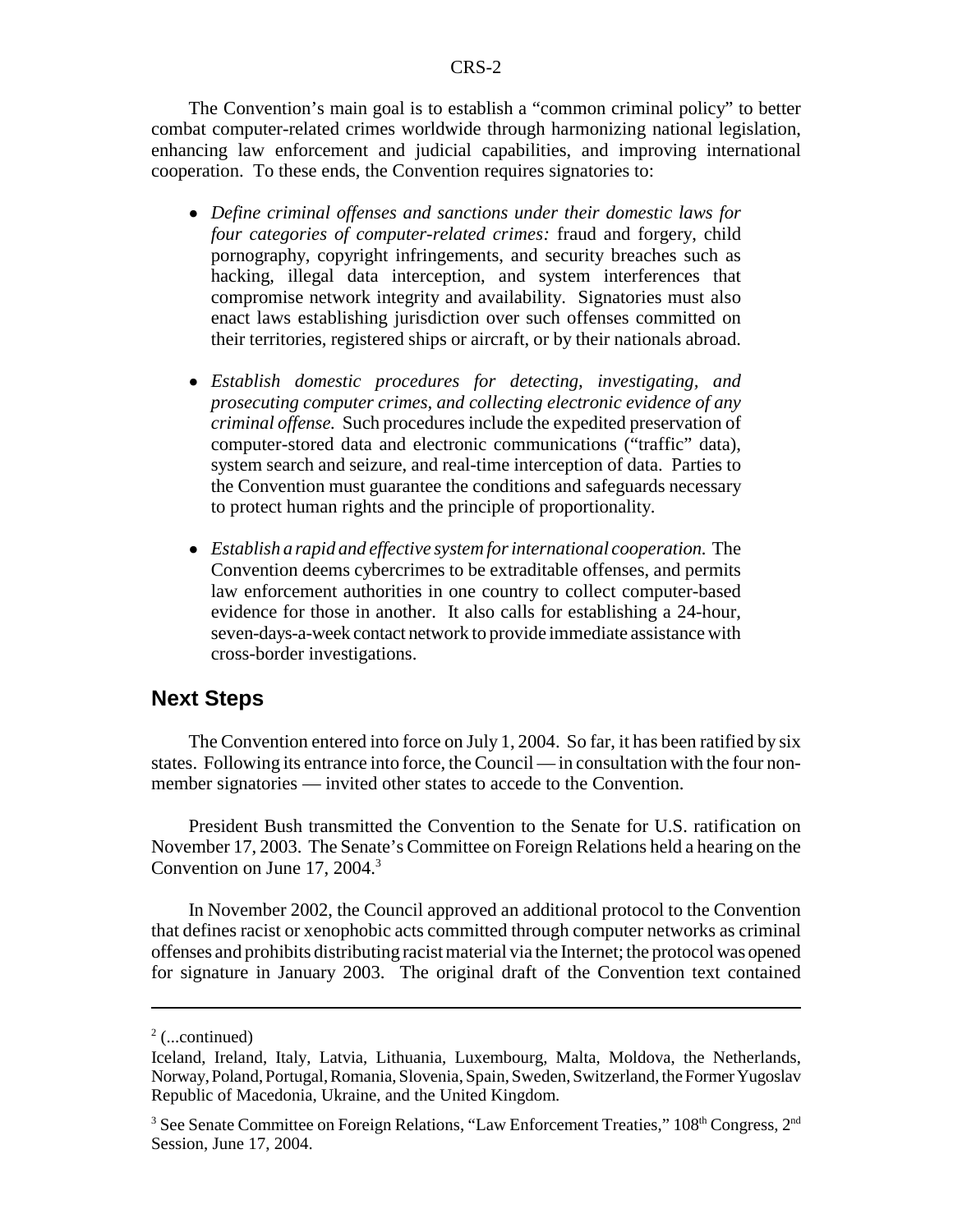language, supported by several European countries, criminalizing racist websites, but this provision was dropped when the United States resisted its inclusion on freedom of speech grounds. As a result, negotiators agreed to address computer-related hate speech in a separate protocol, which the United States and others could choose not to sign. To date, 23 members of the Council have signed the Protocol; it will enter into force once it is ratified by 5 states.

## **Possible Benefits and Risks**

Convention supporters argue that it represents a significant step forward in tackling cybercrime because it commits signatories to prosecute computer-related crimes vigorously — which many countries fail to do currently. Council of Europe officials say that the Convention will end cybercriminals' "feeling of impunity."4 They claim that by mandating sanctions and making cybercrimes extraditable offenses, the Convention will improve deterrence and reduce the number of countries in which criminals can avoid prosecution. Advocates also argue that the Convention's procedures for collecting evidence will assist law enforcement authorities in the fight against terrorism.

Skeptics, however, point out that in order to serve as a deterrent, more states will have to sign the Convention and abide by its mandates. They note that the states that participated in the Convention's negotiations are not the "problem countries" in which cyber criminals operate relatively freely. Hackers frequently route cyber attacks through portals in Yemen or North Korea, neither of which are part of the Convention. The Filipino author of the "I Love You" virus that caused millions of dollars in damage worldwide in 2000 was never prosecuted because no applicable laws existed. In addition, some analysts criticize the Convention for not permitting police authorities direct crossborder access to computer data, which they argue creates an extra, time-wasting step.<sup>5</sup>

The Convention has also come under fire from civil liberties groups concerned that it undermines individual privacy rights and expands surveillance powers too far. The American Civil Liberties Union claims that U.S. authorities will use the Convention to conduct surveillance and searches that would not be permitted under current U.S. law. European critics worry that the Convention allows the transfer of personal data to countries outside Europe, such as the United States, that they believe have less protective laws regarding the use of such information. Council of Europe officials dismiss such fears, arguing that the Convention provides adequate civil liberty safeguards and limits information transfers to specific criminal investigations. Meanwhile, some business and consumer groups are concerned that the Convention's provisions could increase costs to service providers, impede the development of security technologies and sale of encryption programs, and negatively affect consumer confidence in e-commerce.

<sup>&</sup>lt;sup>4</sup> "European cybercrime pact aims to set global benchmark," AFP, November 22, 2001.

<sup>5</sup> William New, "Privacy agenda in 2002 has international flavor," *National Journal Technology Daily*, January 23, 2002; "Under antiterror law, government can use U.S. standards to nab foreign hackers," AP, November 21, 2001.